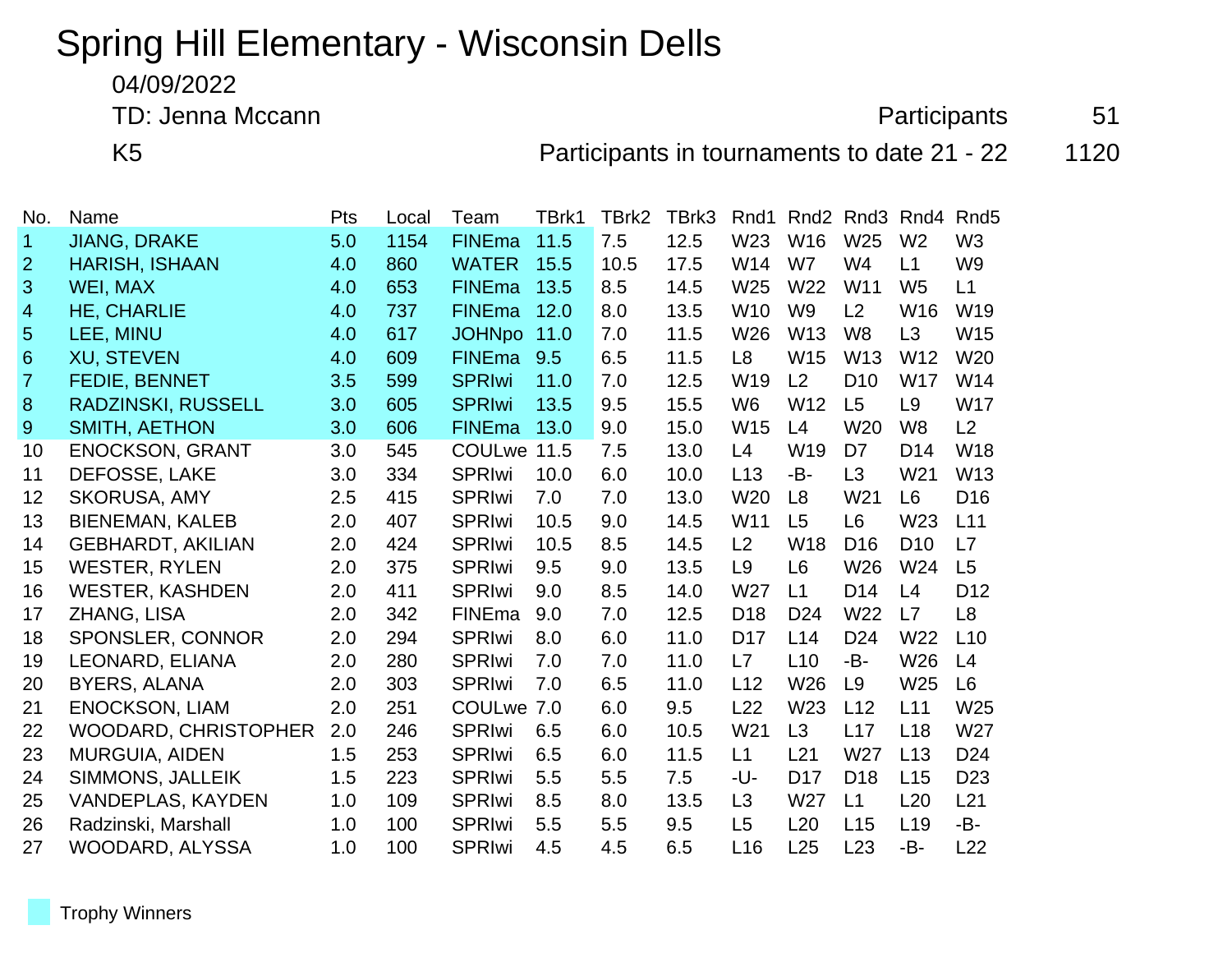## K12 Individual Standings

| No.            | Name                   | <b>Pts</b> | Local | Team               | TBrk1 | TBrk2 | TBrk3 | Rnd1           |                 | Rnd <sub>2</sub> Rnd <sub>3</sub> | Rnd4            | Rnd <sub>5</sub> |
|----------------|------------------------|------------|-------|--------------------|-------|-------|-------|----------------|-----------------|-----------------------------------|-----------------|------------------|
| 1              | LU, NICK               | 5.0        | 1702  | SUNPhs 12.5        |       | 8.5   | 14.5  | W19            | W12             | W14                               | W <sub>2</sub>  | W <sub>3</sub>   |
| $\overline{2}$ | <b>HOWARD, JOSEPH</b>  | 4.0        | 1341  | HOWARD14.5         |       | 9.5   | 16.5  | W18            | W11             | W <sub>5</sub>                    | L1              | W7               |
| 3              | SOMAROUTH, SREE PRANAV | 4.0        | 1315  | <b>SUNPhs 13.5</b> |       | 8.5   | 15.5  | W15            | W10             | W <sub>6</sub>                    | W12             | L1               |
| 4              | <b>MALCORE, EVAN</b>   | 4.0        | 1093  | SUNPhs 10.0        |       | 7.0   | 12.0  | L6             | W <sub>15</sub> | W <sub>13</sub>                   | W14             | W <sub>8</sub>   |
| 5              | SIVAKUMAR, NAVAJ       | 3.5        | 1250  | SUNPhs 12.5        |       | 8.5   | 14.5  | W <sub>9</sub> | W <sub>13</sub> | L <sub>2</sub>                    | W <sub>6</sub>  | D <sub>12</sub>  |
| 6              | WEI, NEO               | 3.0        | 1085  | <b>FINEma</b>      | 13.5  | 9.5   | 14.5  | W4             | W21             | L3                                | L5              | W16              |
| $\overline{7}$ | Yarlagapda, Nikhil     | 3.0        | 1137  | <b>SUNPhs</b>      | 12.5  | 8.5   | 14.5  | W17            | W <sub>8</sub>  | L12                               | W9              | L2               |
| 8              | <b>MCKENZIE, COLIN</b> | 3.0        | 985   | <b>JOHNjo</b>      | 12.0  | 8.0   | 13.0  | W14            | L7              | W21                               | W11             | L4               |
| 9              | <b>RICHARDT, ETHAN</b> | 3.0        | 605   | <b>JOHNjo</b>      | 10.5  | 7.0   | 12.0  | L5             | W16             | W <sub>20</sub>                   | L7              | W13              |
| 10             | <b>JANOS, FILIP</b>    | 3.0        | 838   | <b>SUNPhs</b>      | 10.0  | 6.0   | 11.0  | W23            | L3              | <b>W18</b>                        | L13             | W17              |
| 11             | TJUGUM, SAMMY          | 3.0        | 926   | SUNPhs 10.0        |       | 6.0   | 10.5  | W24            | L <sub>2</sub>  | W22                               | L <sub>8</sub>  | W15              |
| 12             | <b>HOWARD, PETER</b>   | 2.5        | 1067  | HOWARD10.5         |       | 10.5  | 17.0  | W20            | L1              | W7                                | L3              | D5               |
| 13             | PICCINELLI, ELIO       | 2.0        | 743   | SAUKsa 11.5        |       | 9.5   | 15.5  | W16            | L5              | L4                                | W10             | L <sub>9</sub>   |
| 14             | <b>ENNIS, MAXWELL</b>  | 2.0        | 874   | <b>WISCwi</b>      | 10.5  | 9.0   | 15.5  | L <sub>8</sub> | W17             | L1                                | L4              | W20              |
| 15             | HOWARD, DANIEL         | 2.0        | 578   | HOWARD8.5          |       | 8.0   | 12.5  | L3             | L4              | W24                               | W22             | L11              |
| 16             | LENNINGTON, HENRY      | 2.0        | 596   | SUNPhs 7.5         |       | 7.0   | 10.5  | L13            | L9              | W19                               | W24             | L <sub>6</sub>   |
| 17             | LEE, JINU              | 2.0        | 559   | WAYNpo 7.0         |       | 6.0   | 10.0  | L7             | L14             | W <sub>23</sub>                   | W21             | L10              |
| 18             | QIAN, JAYDEN           | 2.0        | 388   | FINEma 6.5         |       | 5.5   | 10.5  | L2             | W <sub>23</sub> | L10                               | L20             | W22              |
| 19             | QIAN, JEFFREY          | 2.0        | 513   | FINEma             | 5.0   | 4.0   | 10.0  | L1             | L22             | L16                               | W23             | W21              |
| 20             | LYDON, ELLIOT          | 1.5        | 482   | <b>SUNPhs</b>      | 7.0   | 6.5   | 10.0  | L12            | D <sub>24</sub> | L9                                | W18             | L14              |
| 21             | Nawrot, Alex           | 1.0        | 640   | <b>SUNPhs</b>      | 8.0   | 7.0   | 11.0  | W22            | L <sub>6</sub>  | L8                                | L17             | L <sub>19</sub>  |
| 22             | <b>FOSTER, QUENTIN</b> | 1.0        | 657   | <b>WISCwi</b>      | 7.0   | 6.0   | 10.0  | L21            | W19             | L11                               | L15             | L <sub>18</sub>  |
| 23             | LIBBEY, GAVIN          | 1.0        | 346   | <b>TOMAto</b>      | 6.5   | 6.0   | 9.5   | L10            | L18             | L17                               | L <sub>19</sub> | W24              |
| 24             | SIEDSCHLAG, MASON      | 0.5        | 127   | WEBBre             | 6.5   | 5.5   | 9.5   | L11            | D <sub>20</sub> | L15                               | L16             | L23              |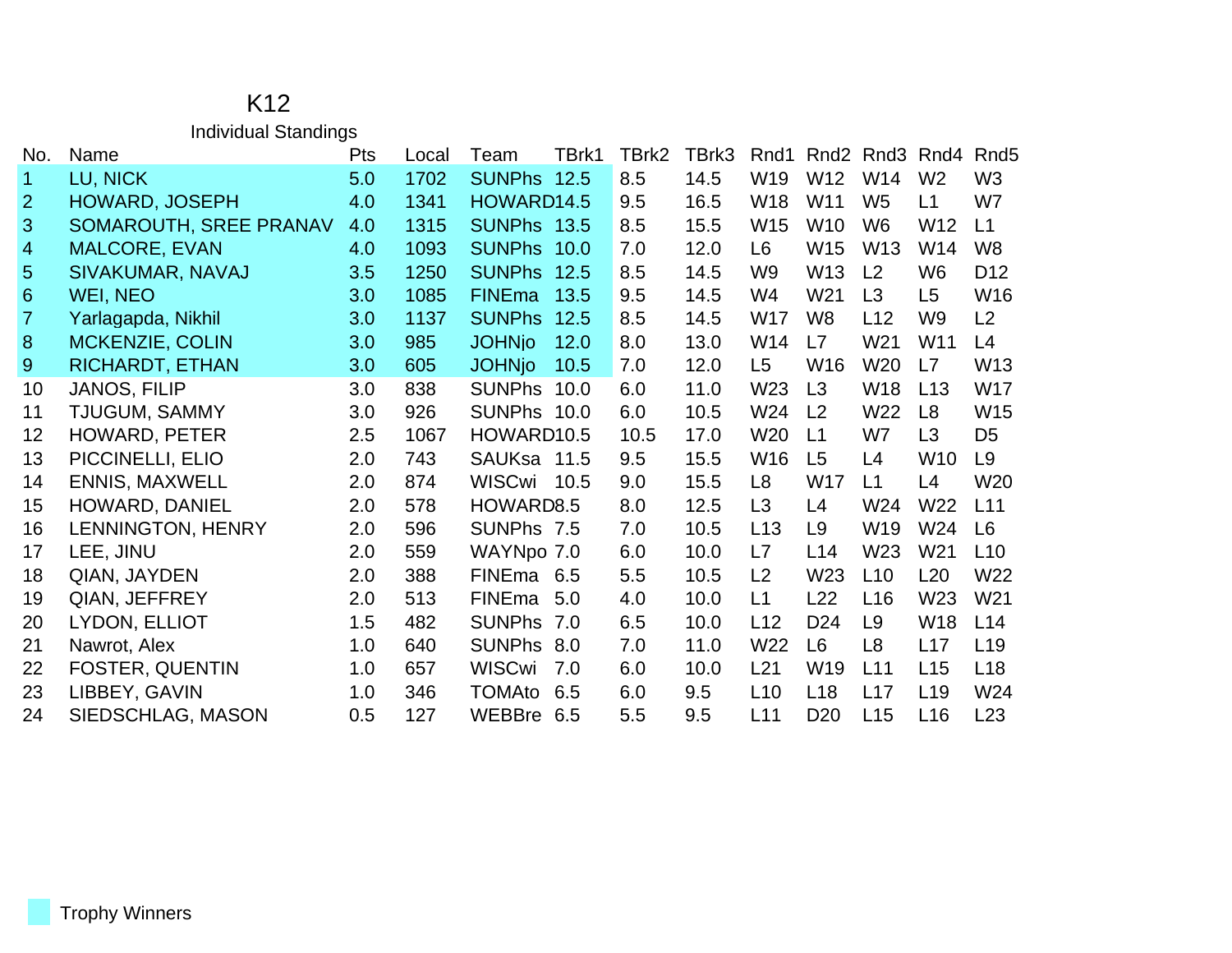## K5

Team Standings

| Pic            | Name (Players: Top 4 used)         | Score | Med  | Solk | SBx2 | Cum  |
|----------------|------------------------------------|-------|------|------|------|------|
|                |                                    |       |      |      |      |      |
| $\vert$ 1      | FINEma (6)                         | 17.0  | 30.5 | 52.0 | 80.0 | 51.0 |
|                | JIANG, DRAKE (5.0,1154)            |       |      |      |      |      |
|                | WEI, MAX (4.0,653)                 |       |      |      |      |      |
|                | <b>HE, CHARLIE (4.0,737)</b>       |       |      |      |      |      |
|                | XU, STEVEN (4.0,609)               |       |      |      |      |      |
| $\overline{2}$ | Spring HII Elementary School, (17) | 12.0  | 29.5 | 51.0 | 49.0 | 34.0 |
|                | FEDIE, BENNET (3.5,599)            |       |      |      |      |      |
|                | RADZINSKI, RUSSELL (3.0,605)       |       |      |      |      |      |
|                | DEFOSSE, LAKE (3.0,334)            |       |      |      |      |      |
|                | <b>SKORUSA, AMY (2.5,415)</b>      |       |      |      |      |      |
| $\overline{3}$ | COULwe (2)                         | 5.0   | 13.5 | 22.5 | 17.5 | 12.5 |
|                | ENOCKSON, GRANT (3.0,545)          |       |      |      |      |      |
|                | <b>ENOCKSON, LIAM (2.0,251)</b>    |       |      |      |      |      |